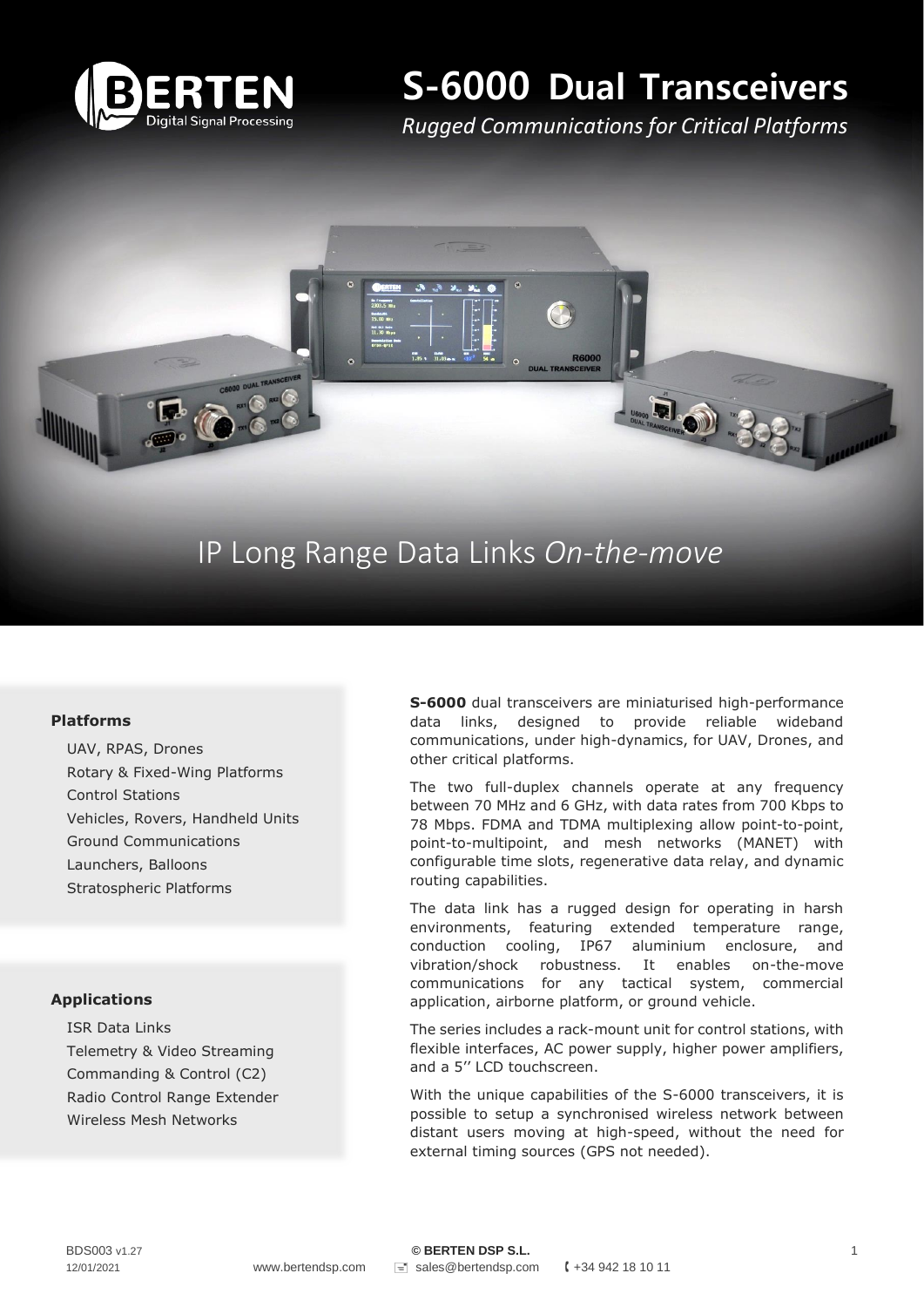## **Specifications**

|                                                    | <b>U6000</b>                                                   | <b>C6000</b>                             | <b>R6000</b>                                              |  |  |  |  |  |  |  |
|----------------------------------------------------|----------------------------------------------------------------|------------------------------------------|-----------------------------------------------------------|--|--|--|--|--|--|--|
| <b>Signal</b>                                      | <b>Ultra-Compact</b>                                           | Compact                                  |                                                           |  |  |  |  |  |  |  |
| <b>Frequency Bands</b>                             |                                                                | 70 MHz to 6 GHz                          |                                                           |  |  |  |  |  |  |  |
| Waveform                                           | Proprietary COFDM<br>Configurable Modulation & Coding Rate     |                                          |                                                           |  |  |  |  |  |  |  |
| <b>RF</b> Bandwidth                                |                                                                | 1 MHz to 30 MHz                          |                                                           |  |  |  |  |  |  |  |
| Data Rate                                          |                                                                | 700 Kbps to 78 Mbps per channel          |                                                           |  |  |  |  |  |  |  |
| Max. RF Output Power                               | 30 mW                                                          | $2 W_{UHE, L.S}$                         | 5 W UHE L S<br>8 W <sub>C-band</sub>                      |  |  |  |  |  |  |  |
| <b>Power Amplifiers</b>                            | L,                                                             | 1x HPA                                   | 1x or 2x HPA                                              |  |  |  |  |  |  |  |
| <b>Multiple Access</b>                             |                                                                | FDMA, TDMA                               |                                                           |  |  |  |  |  |  |  |
| Networking                                         | Configurable Mesh, MANET, Data Relay                           |                                          |                                                           |  |  |  |  |  |  |  |
| <b>MIMO Diversity</b>                              | <b>MRC</b> Option                                              |                                          |                                                           |  |  |  |  |  |  |  |
| Encryption                                         | AES-128 Option                                                 |                                          |                                                           |  |  |  |  |  |  |  |
| <b>Interfaces</b>                                  |                                                                |                                          |                                                           |  |  |  |  |  |  |  |
| <b>RF Connectors</b>                               | $4x$ SMA 50 $\Omega$                                           | $4x$ SMA 50 $\Omega$                     | 4x N-type $50\Omega$                                      |  |  |  |  |  |  |  |
| Ethernet                                           | 1000BASE-T, RJ-45 connector                                    |                                          |                                                           |  |  |  |  |  |  |  |
| <b>Circular Connector</b><br><b>MIL-DTL D38999</b> | 6 contacts                                                     | 13 contacts                              |                                                           |  |  |  |  |  |  |  |
| <b>Auxiliary Connectors</b>                        | 1x SMA 50 $Ω$                                                  | $1x$ D-sub 9                             | $2x$ D-sub 9<br>$6x$ BNC 75 $\Omega$<br>1x BNC $50\Omega$ |  |  |  |  |  |  |  |
| Serial Interfaces                                  | RS232, RS422/485, UART, SBUS                                   |                                          |                                                           |  |  |  |  |  |  |  |
| Reference Clock Output                             | Up to 100 MHz Option                                           |                                          |                                                           |  |  |  |  |  |  |  |
| Input Power Supply                                 | +12 to +30 VDC<br>2x D38999 contacts<br>Maximum Rating: +35VDC | $+24$ to $+30$ VDC<br>6x D38999 contacts | 85 to 264 VAC<br>47 to 63 Hz                              |  |  |  |  |  |  |  |
| <b>Current Consumption</b>                         | $\leq$ 0.5A @28VDC                                             | $\leq$ 0.7A @28VDC                       | $\leq$ 0.6A @230VAC                                       |  |  |  |  |  |  |  |
| Mechanical                                         |                                                                |                                          |                                                           |  |  |  |  |  |  |  |
| Dimensions                                         | 165x110x37 mm                                                  |                                          | 165x110x50 mm 228.6x203.2x88 mm                           |  |  |  |  |  |  |  |
| Weight                                             | 750 g                                                          | 1.05 Kg                                  | ~3.5 Kg                                                   |  |  |  |  |  |  |  |
| Material                                           |                                                                | Aluminium 6061                           |                                                           |  |  |  |  |  |  |  |
| <b>LCD Display</b>                                 |                                                                |                                          | 5" Touchscreen<br>800×480                                 |  |  |  |  |  |  |  |
| <b>Environmental</b>                               |                                                                |                                          |                                                           |  |  |  |  |  |  |  |
| <b>Operating Temperature</b>                       | $-40^{\circ}$ C +85 $^{\circ}$ C                               | $-40^{\circ}$ C +75°C                    | $-25^{\circ}$ C +70 $^{\circ}$ C                          |  |  |  |  |  |  |  |
| Storage Temperature                                | $-55^{\circ}$ C +100 $^{\circ}$ C                              | -55°C+85°C                               | -30°C+85°C                                                |  |  |  |  |  |  |  |
| <b>Ingress Protection Rating</b>                   | IP67                                                           | IP67                                     |                                                           |  |  |  |  |  |  |  |
| Temperature, Vibration, Shock                      |                                                                | MIL-STD-810                              |                                                           |  |  |  |  |  |  |  |
| <b>EMI/EMC</b>                                     |                                                                | MIL-STD-461                              |                                                           |  |  |  |  |  |  |  |
| <b>Electrical Power</b>                            | MIL-STD-704                                                    |                                          |                                                           |  |  |  |  |  |  |  |
| <b>Voltage Transients</b>                          | MIL-STD-1275, DO-160                                           |                                          |                                                           |  |  |  |  |  |  |  |
| <b>RoHS</b>                                        |                                                                | Yes                                      |                                                           |  |  |  |  |  |  |  |
| <b>Export Classification</b>                       |                                                                | NLR, ITAR-free                           |                                                           |  |  |  |  |  |  |  |
| <b>Options &amp; Support</b>                       |                                                                |                                          |                                                           |  |  |  |  |  |  |  |

Included 12 months of Maintenance and Remote Support Configuration and Control Software Circular Connector Cable Assembly Options MIMO, AES-128 Encryption, Custom Interfaces Ground and Airborne Antennas External Low Noise Amplifiers (LNA) On-site Integration Support and Training

#### **One Hub for all your Links**

Multiple devices can be connected simultaneously to the Ethernet and serial interfaces. Commanding & Control (C2), Telemetry, Audio, and Video streaming may be managed by a single transceiver.

#### **Flexibility**

The two transmitter and receiver channels can be configured to setup two full duplex links, a multi-band modem, or a TDMA network. Any RF from 70 MHz to 6 GHz is possible, covering VHF, UHF, L, S, and C-bands.

#### **High-Dynamics**

Advanced proprietary algorithms ensure stable data links under high-dynamic conditions (>2000 Km/h, >10g).

#### **Mesh Networking (MANET)**

The transceivers implement a robust TDMA with configurable nodes (master or slave, with relay and mesh capabilities) to setup any network topology, without the need for external synchronisation (GPS not needed).

A caching system manages data peaks over the maximum bandwidth, ensuring stable communications of variable data flows (e.g. video streaming).

#### **Regenerative Data Relay**

Any transceiver can be configured as a regenerative data relay, extending point-to-point range, and enabling dynamic routing between network nodes.

#### **Low SWaP-C**

The units have been designed to minimise size, weight, power, and cost, while ensuring performance and robustness for critical platforms.

#### **Ruggedisation**

S-6000 transceivers have a foolproof design for operating in harsh environments, including extended temperature range, vibration/shock and EMI/EMC robustness, IP67 waterproof, and power supply protections.

#### **Easy Configuration**

A Commanding & Control protocol allows local and remote configuration and status monitoring of the transceivers through the Ethernet interface.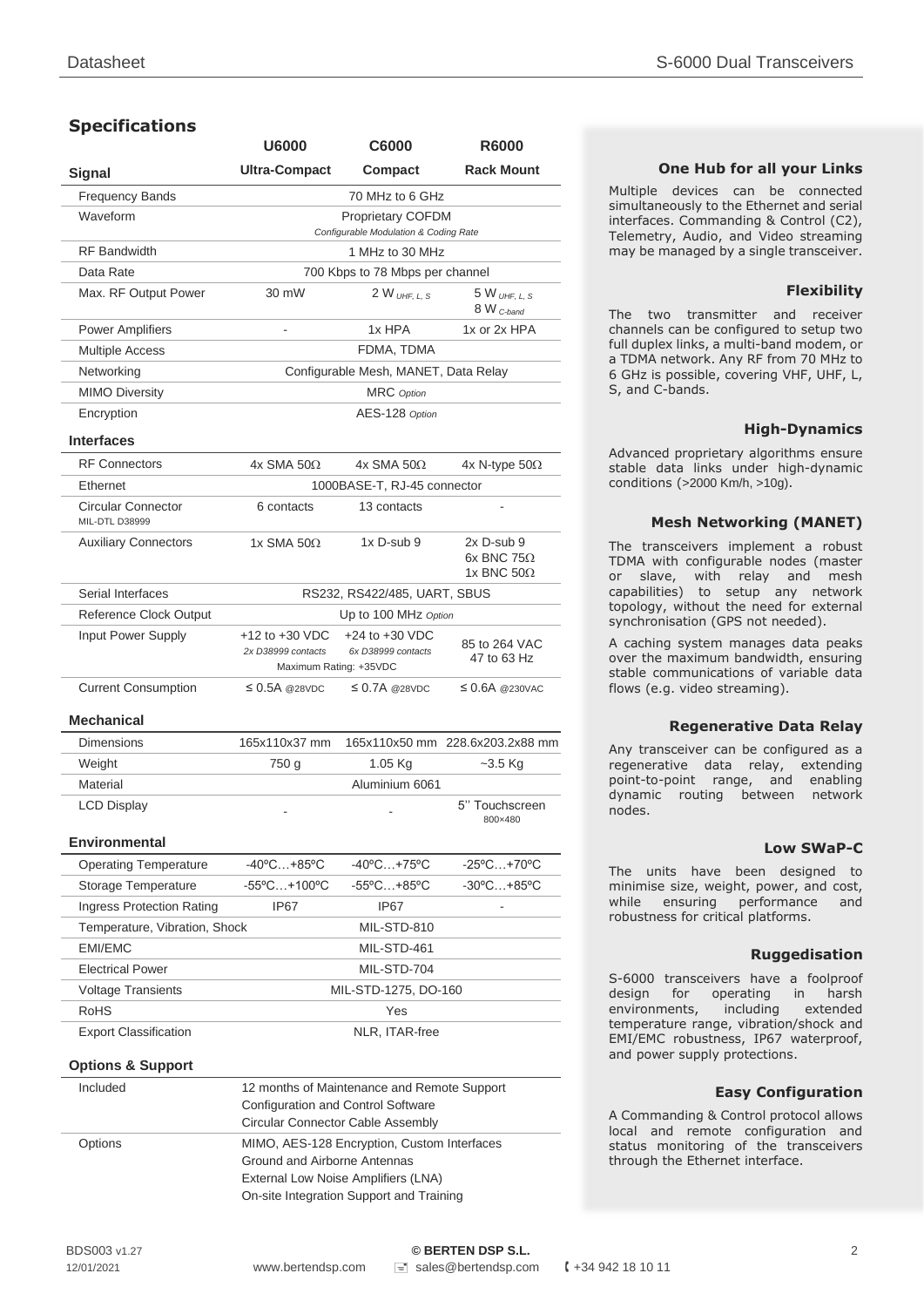## **Data Link**

S-6000 dual transceivers are designed to establish reliable long-range communications under high velocity, acceleration, jerk, and shock conditions.

The flexible data link allows the selection of the RF band, data rate, and transmitted power; meeting any range, platform, and regulatory requirements.

U6000/C6000 are rugged, miniaturised transceivers for aerial and ground platforms, while R6000 is a rackmount equipment for control stations. The two transceivers per unit and the IP capabilities enable:

- Any TDMA network with configurable nodes.
- Up to two full duplex communication channels.
- A multi-band modem with configurable RF bands.
- The use of terminals as regenerative data relays.
- Controlling several air vehicles simultaneously from a ground station using TDMA and IP multicast.
- Simultaneous reception of telemetry data streams from several air vehicles in a single ground station.

## **Interfaces**

#### **Data Ports**

The units are connected directly to the Gigabit Ethernet interface to transfer IP data packets through the wireless link (telemetry, video, audio, commands), working as a network bridge transparent to the user.

RS232/422/485, SBUS, or UART data interfaces are also available using D-sub or circular connectors.

#### **Power Supply**

For airborne units, input DC power supply is provided through the circular connector (default) or using the auxiliary D-sub interface. It includes EMI filtering, overcurrent, and reverse voltage protections. The transceiver withstands voltage transients (spikes, surge) according to MIL-STD-1275 and DO-160.

R6000 VAC input power supply features overcurrent and short circuit protections.

#### **Outputs**

The transceivers may provide the following configurable outputs through the D-sub, BNC, and RF interfaces:

- +5VDC output to supply external devices.
- Reference clock signals up to 100MHz.
- AGC/AM outputs for Antenna Control Units.
- Custom CMOS/TTL/LVDS and analogue signals.



R6000 Dual Transceiver – Rear Panel

#### **Environment**

S-6000 are qualified communication systems for Drones, UAVs, helicopters, fixed-wind aircrafts, ground vehicles, control stations, and launchers; delivering superior performance in harsh environments with optimised size, weight, and power consumption.

They are a robust solution for aerial platforms with limited payload capabilities and cost budget, but demanding range, environmental, and reliability requirements.

The extended operating temperature range is based on a conduction-cooled design and IP67 waterproofing as per IEC 60529 specification. The units are compliant with MIL-STD-704 (Electrical), MIL-STD-461 (EMI/EMC) and MIL-STD-810 (Temperature, Vibration, Shock).

## **Configuration & Status Monitoring**

A proprietary IP protocol allows configuration and status monitoring of the transceivers, both locally through the Ethernet interface, and remotely via the wireless link.

The protocol is used to configure network, waveform, interfaces, encryption, and TDMA parameters. Periodic monitoring includes signal (EVM, Eb/N0, BER, RSSI) and system status indicators (BIT). Configuration and control software, and ANSI C drivers for integration in customer application, are available.

R6000 units include a 5'' sunlight readable touchscreen for configuration and status monitoring, including realtime plots of the received constellations. Touchscreen is synchronised with local and remote commands, ensuring parameters integrity within the wireless network.

#### **Integration Support**

BERTEN provides dedicated on-site service for a fast deployment of the data link in your platform. It may include integration support, antennas procurement, and RF components selection, interfacing and cabling.

Qualified airborne and ground station antennas (Omnidirectional, Hemispherical, Sector, or Directional) are available to deliver a complete long-range communication solution.

Integration support also includes the definition and adaptation of the interfaces with other payload elements, including autopilots, radio controls, IP cameras, gimbals, and on-board computers. A wide range of airborne and ground equipment can be PnP connected to S-6000 **Transceivers** 



S-6000 Dual Transceivers & Antennas